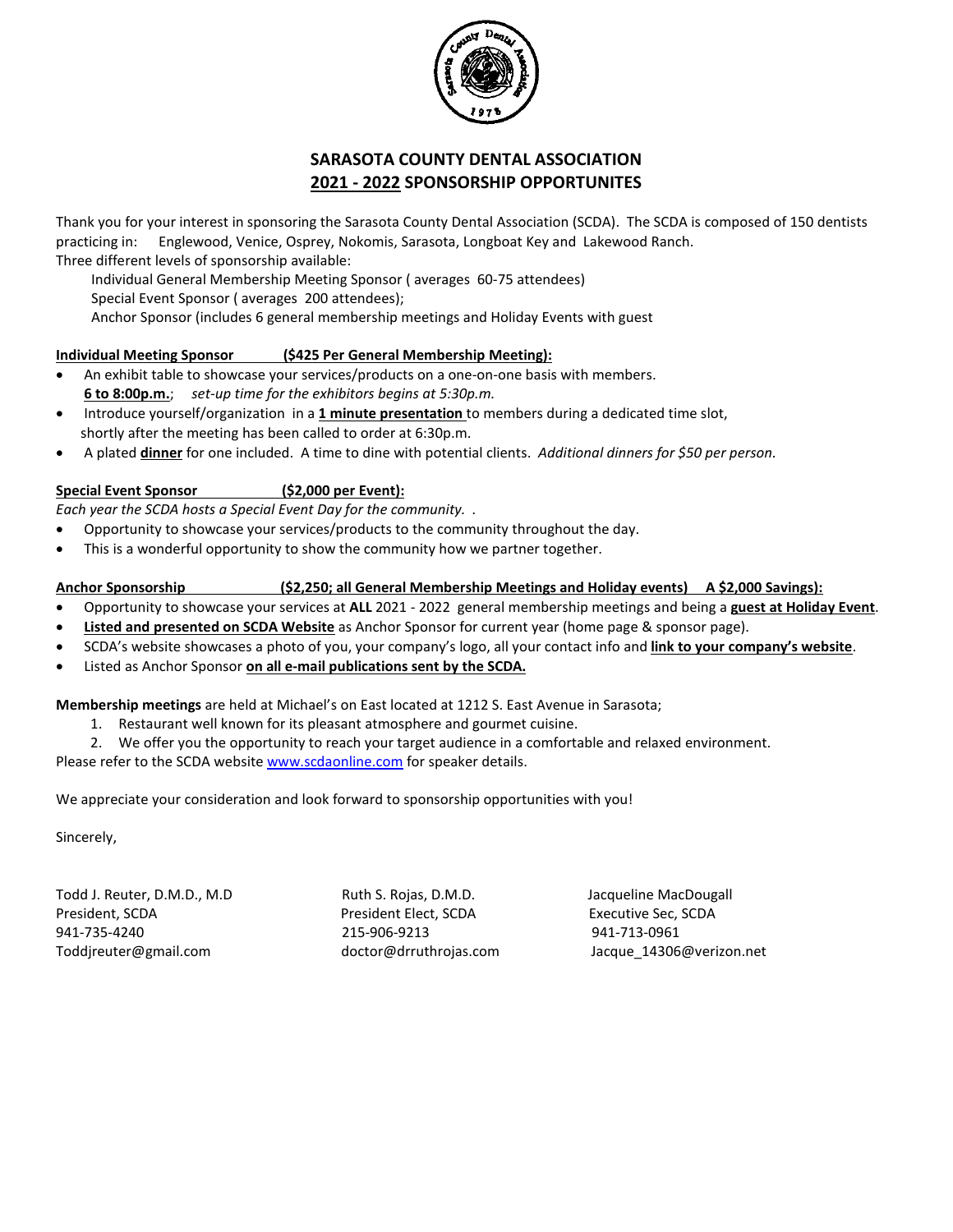

#### **SARASOTA COUNTY DENTAL ASSOCIATION 2021 – 2022 SPONSORSHIP REGISTRATION FORM**

#### **Individual Meeting Sponsor**

| <b>Specify Meeting(s)</b><br><b>Sponsoring</b> | <b>Date</b> | Topic                                                                                                                                                                                                                                                                                                                                      | Fee   | <b>Additional</b><br><b>Dinners</b><br>(\$50/person) | Payment<br><b>Due Date</b> |
|------------------------------------------------|-------------|--------------------------------------------------------------------------------------------------------------------------------------------------------------------------------------------------------------------------------------------------------------------------------------------------------------------------------------------|-------|------------------------------------------------------|----------------------------|
|                                                | 09.09.21    | Main Course Speaker: Shawn McMahon, DMD,<br>Orofacial Pain Specialist - Topic: "So It's Not the<br>Tooth Adventures in Orofacial Pain" -<br>Michael's on East: 6:00 PM. Looking forward<br>to seeing everyone there. Dr. McMahon will<br>be presenting the program on the ZOOM<br>platform from Virginia.                                  | \$425 |                                                      | 09.09.21                   |
|                                                | 10.07.21    | Main Course Speaker: Joel Rose, MD, Family<br>Practice - Topic: "Safe and Effective Prescribing<br>of Controlled Substances" - REQUIRED COURSE -<br>Michael 's on East, 6:00 PM                                                                                                                                                            | \$425 |                                                      | 10.07.21                   |
| XXX                                            | 11.11.21    | Main Course Speaker: Amid Ismail, DDS, Dean of<br>Temple University Kornberg School - Topic:<br>:"Dialogue with Dean of Temple University<br>Kornberg School of Education: Leadership,<br>Future of Dental Education and the Practice of<br>Dentistry and Integration of Oral Health with<br>Overall Health"<br>Michael's on East, 6:00 PM | \$425 |                                                      | 11.11.21                   |
| <b>XXX</b>                                     | 01.13.22    | Main Course Speaker: Candice Colucci, JD-<br>\$425<br>Attorney at Colucci Law Group - Topic "Are you<br>covered? Legal pitfalls surrounding a dental<br>practice" - Michael's on East, 6:00 PM                                                                                                                                             |       |                                                      | 01.13.22                   |
|                                                | 03.10.22    | Speaker and Topic TBD - Michael 's on East,<br>6:00 PM                                                                                                                                                                                                                                                                                     | \$425 |                                                      | 03.10.22                   |
| XXX                                            | 04.22.22    | \$425<br>Main Course Speaker: Dr. Christopher Ramsey -<br>Topic: "Master Your Sixth Sense: Understanding<br>the Art of Persuasion, Body Language and<br>Human Decision Making for improved treatment<br>acceptance" - Michael 's on East: 8:00 AM -<br>1:00 PM                                                                             |       | 04.22.22                                             |                            |

Sponsors will be recognized during the program and will be provided a display table and one plated dinner. Additional dinner is \$50. Please include the fee for additional dinner(s) in your payment. **\_\_\_\_\_\_\_\_\_\_\_\_\_\_\_\_\_\_\_\_\_\_\_\_\_\_\_\_\_\_\_\_\_\_\_\_\_\_\_\_\_\_\_\_\_\_\_\_\_\_\_\_\_\_\_\_\_\_\_\_\_\_\_\_\_\_\_\_\_\_\_\_\_\_\_\_\_\_\_\_\_\_\_\_\_\_\_\_\_\_\_\_\_\_\_\_**

## **Anchor Sponsor**

| <b>Specify Meeting(s)</b><br><b>Attending</b> | Date     | <b>Topic</b>                                                                                                                                                                                                                                                                                              | <b>Additional Dinner</b><br>(S50/person) |
|-----------------------------------------------|----------|-----------------------------------------------------------------------------------------------------------------------------------------------------------------------------------------------------------------------------------------------------------------------------------------------------------|------------------------------------------|
|                                               | 09.09.21 | Main Course Speaker: Shawn McMahon, DMD,<br>Orofacial Pain Specialist - Topic: "So It's Not the<br>ToothAdventures in Orofacial Pain" -<br>Michael's on East: 6:00 P M. Looking forward to<br>seeing everyone there. Dr. McMahon will be<br>presenting the program on the ZOOM platform<br>from Virginia. |                                          |